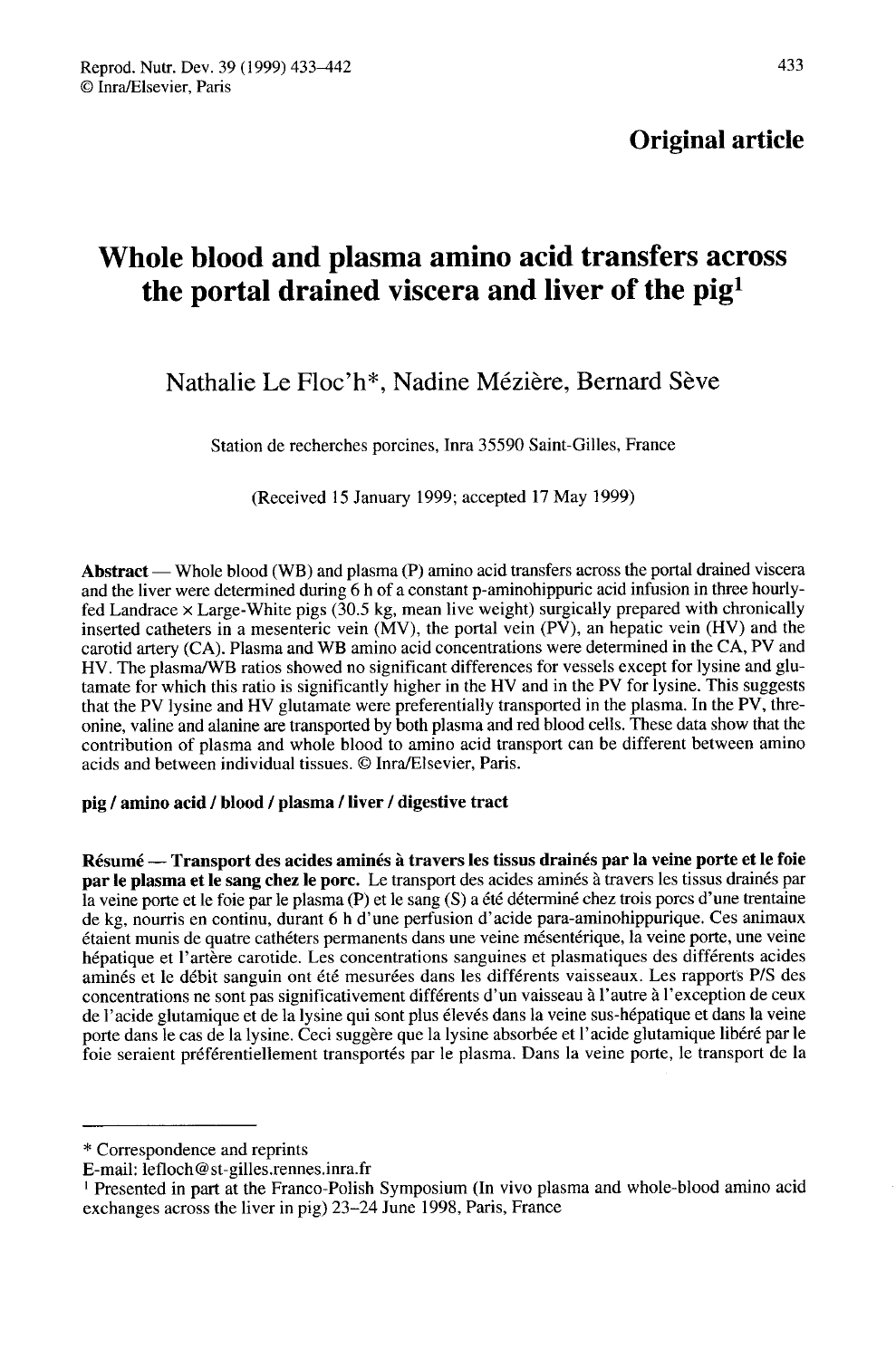thréonine, la valine et l'alanine serait assuré à la fois par le plasma et les érythrocytes. Les résultats de cette étude préliminaire tendent à montrer que les contributions du sang et du plasma au transport des acides aminés peuvent être différentes selon l'acide aminé et le vaisseau considérés. @ Inra/Elsevier, Paris.

porc / acides aminés / sang / plasma / foie / tractus digestif

# 1. INTRODUCTION

Studies of amino acid (AA) metabolism often consider changes in concentrations or exchanges (appearance and disappearance) of AA between the blood plasma compart ment and selected tissues. Many authors have demonstrated, however, a contribution of erythrocytes to inter-organ AA transport [6, 9, 10, 16]. Exchanges of AA between plasma and erythrocytes seem to be very slow which implies an independent contribution of these two compartments in the exchange of AA between whole blood and tissues [6]. Using multi-organ arterio-venous catheterization in dogs, Elwyn et al. [6] showed that AA are mainly transported in the plasma from the intestine to the liver, whereas transport from the liver to the other tissues occurs mainly in erythrocytes. Since erythocyte flow and balance are rather difficult to determine experimentally, erythrocyte contribution was commonly calculated from whole blood and plasma concentrations corrected by haematocrit. For this reason, whole blood concentrations are often considered rather than erythrocyte concentrations. Moreover, whole blood amino acid fluxes are more representative of total amino acid transfers across a tissue. In pigs, Rérat et al. [21] calculated amino acid balances across PDV tissues and the liver from whole blood and Keith et al. [12] reported an effect of diet on AA partitioning between plasma and whole blood sampled from the jugular vein. In this species, however, there are no data with which to compare the respective contribution of these two compartments to AA transport across a tissue. The aim of this preliminary study was to compare, in pigs

fed a standard diet, AA transfers across the portal drained (PDV) area and the liver by plasma and whole blood in order to more accurately assess the inter-organ exchanges of AA in this species. In spite of the limited number of pigs, the results of this experiment provided interesting data on the contribution of blood and plasma to amino acid transport across the PDV and the liver. This model will be further used in studies comparing different nutritional statuses.

# 2. MATERIALS AND METHODS

#### 2.1. Animals and infusion protocol

Three Large White  $\times$  Landrace pigs (30.5  $\pm$ 2 kg live weight) from the Station de recherches porcines herd were surgically prepared under general anaesthesia with chronic insertion of catheters in a mesenteric (MV), the portal (PV) and an hepatic vein (HV) and in the carotid artery (CA). The hepatic catheter was introduced into the vessel directly through the liver tissue [17]. At least 10 days of post-surgery recovery were necessary before beginning the experiment.

In order to determine portal and liver blood flow, p-aminohippuric acid or PAH (Sigma France, Saint-Quentin Fallavier) was infused  $(0.2 \text{ mg} \cdot \text{kg}^{-1}$  BW/min) through the MV at a rate of 1 mL $\cdot$ min<sup>-1</sup> for 6 h. The PAH solution was prepared with sterile physiological saline solution flow, p-aminohippuric acid or PAH (Sigma<br>France, Saint-Quentin Fallavier) was infused<br>(0.2 mg·kg<sup>-1</sup> BW/min) through the MV at a rate<br>of 1 mL·min<sup>-1</sup> for 6 h. The PAH solution was<br>prepared with sterile physiological salin with NaOH before filtration through a  $0.2 \mu m$ filter. Five millilitres of the same solution were used as a priming injection. Pigs were fed hourly with an automatic feeder in order to ensure a with an automatic feeder in order to ensure a<br>constant delivery of AA into the blood. The<br>amount of the diet  $(1\ 200 \pm 200 \text{ g} \cdot \text{d}^{-1})$  offered<br>to the nigs was adjusted to the metabolic weight to the pigs was adjusted to the metabolic weight. The composition of the diet is described in table I. Blood (6 mL) was sampled in heparinized tubes from the PV, the HV and the  $\overline{CA}$  every 30 min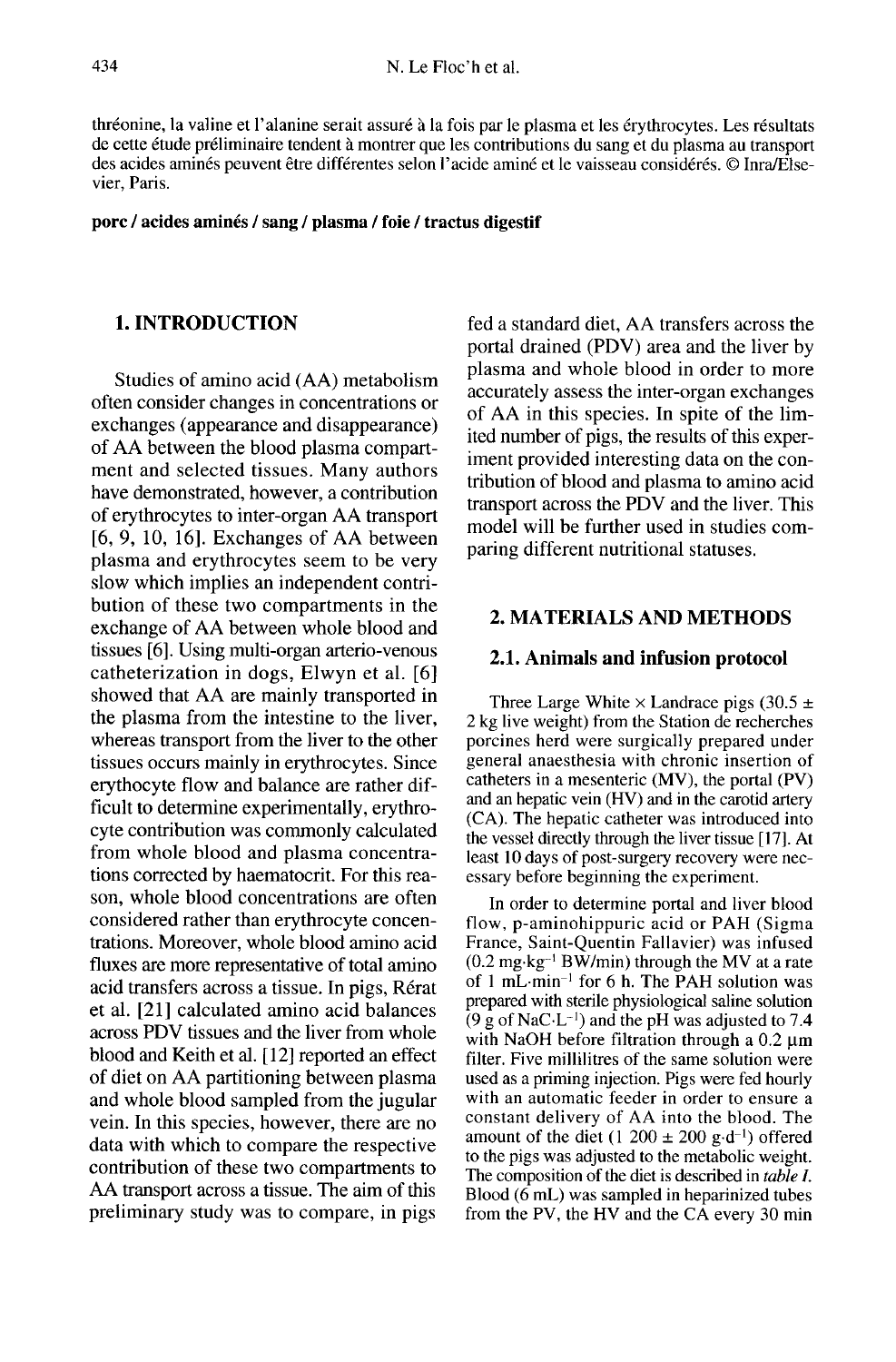**Table I.** Composition of the diets  $(g \cdot kg^{-1})$ .

| Ingredients                       |        |
|-----------------------------------|--------|
| <b>Barley</b>                     | 240    |
| Wheat                             | 243.85 |
| Maize                             | 150    |
| Wheat bran                        | 50     |
| Soybean meal                      | 230    |
| Tallow                            | 20     |
| Molasses                          | 30     |
| Dicalcium phosphate               | 12     |
| Limestone                         | 14     |
| Iodized salt                      | 4.5    |
| L-lysine HCl                      | 0.65   |
| Trace mineral and vitamin premix* | 5      |

\* For details of premix composition, see [14].

for PAH and AA concentration measurements. At the end of the experiment, pigs were killed with a lethal injection of pentobarbital into the carotid catheter and the positions of the catheters were verified in order to validate the accuracy of the surgical procedure.

Animal care and surgical procedures were performed according to the guidelines of the French Ministry of Agriculture and Fisheries.

#### 2.2. Chemical analysis and calculations

The PAH concentration in whole blood was determined as described by Ortigues et al. [17] after a deacetylation step by acid hydrolysis. The blood flow rate was calculated according to the indicator-dilution technique [11]. Portal (PF) and hepatic (HVF) blood flow rates were calculated<br>as  $i_{PAH}/([PAH]_{PV} - [PAH]_A)$  and as  $i_{PAH}/([PAH]_{HV}$ - The PAH concentration in whole blood was<br>determined as described by Ortigues et al. [17]<br>after a deacetylation step by acid hydrolysis. The<br>blood flow rate was calculated according to the<br>midicator-dilution technique [11] tion in the portal vein, the artery and the hepatic vein, respectively. Plasma PAH concentrations were then derived from blood PAH concentrations, corrected for haematocrit, in order to calculate plasma flow in the same way.

AA concentrations were measured in the plasma and whole blood after deproteinization with an equal volume of sulphosalicylic acid solution (60 and 120  $g \text{-} L^{-1}$  for plasma and whole blood, respectively) by liquid chromatography and ninhydrin detection (Biotronik LC 5001, Biotronik, Pusheim Banhnof, Germany) using norvaline as an internal standard. In the current work, no sulphydryl protective reagent was included in the SSA solution. Even when P and WB samples were immediately deproteinized and frozen, we did not detect methionine in whole blood samples. As a consequence, we have chosen not to report sulphur AA data. In our experimental conditions, tryptophan concentration was not detected in a satisfactory manner (conservation and quantity of tryptophan, inadequate elution programme) and was not calculated. AA concentrations in erythrocytes were calculated with the following formula:  $[AA]_{RBC} =$ Example in the computer of the interaction was<br>intental conditions, tryptophan concentration was<br>not detected in a satisfactory manner (conserva-<br>tion and quantity of tryptophan, inadequate elu-<br>tion programme) and was no acid contents were determined, after acid hydrolysis, by high pressure liquid chromatography (Alliance System, Waters France, Saint-Quentinen-Yvelines) after precolumn derivatization with 6-aminoquinolyl-N-succinimidyl carbamate (AQC, AccQ.Fluor Reagent, Waters).

AA flux was calculated as the product of blood or plasma flow times the AA concentration. AA balance in the PV was calculated as follows: AA flux was calculated as the product of<br>blood or plasma flow times the AA concentration.<br>AA balance in the PV was calculated as follows:<br>([AA]<sub>pV</sub> – [AA]<sub>A</sub>) × PF, where PF is the portal<br>blood or plasma flow. AA balance  $([AA]_{\text{pv}} - [AA]_{\text{A}}) \times \text{PF}$ , where PF is the portal blood or plasma flow. AA balance in the HV corresponded to the difference between the hepatic output  $([AA]_{HV} \times HVF$ , where HVF is the hepatic vein blood or plasma flow) and the hepatic input through the portal vein ( $[AA]_{\text{pv}} \times \text{PF}$ ) corresponded to the difference between the hep-<br>atic output ( $[AA]_{HV} \times HVF$ , where HVF is the<br>hepatic vein blood or plasma flow) and the hep-<br>atic input through the portal vein ( $[AA]_{PV} \times PF$ )<br>and the hepatic artery ( $[AA]_A \times$ and the hepatic artery  $( [AA]_A \times HAF,$  where HAF is the hepatic artery plasma or blood flow calculated as the difference between HV flow and PV flow). Positive AA balance values reflect an appearance of AA in the portal vein or in the hepatic vein, whereas negative values reflect AA uptake by the PDV or by the liver.

#### 2.3. Statistical analysis

All data were submitted to variance analyses according to the general linear model procedure (GLM) of SAS [22]. In order to control the steady state status of the animals, we first checked the non-significant effect of time on the different parameters. PAH infusion did not allow for a continuous determination of blood flow but gave an average value for blood flow. For these reasons, we chose to carry out the statistical analysis using average values for each animal. Because of the variance heterogeneity between vessels, amino acid fluxes were analysed separately. Dif-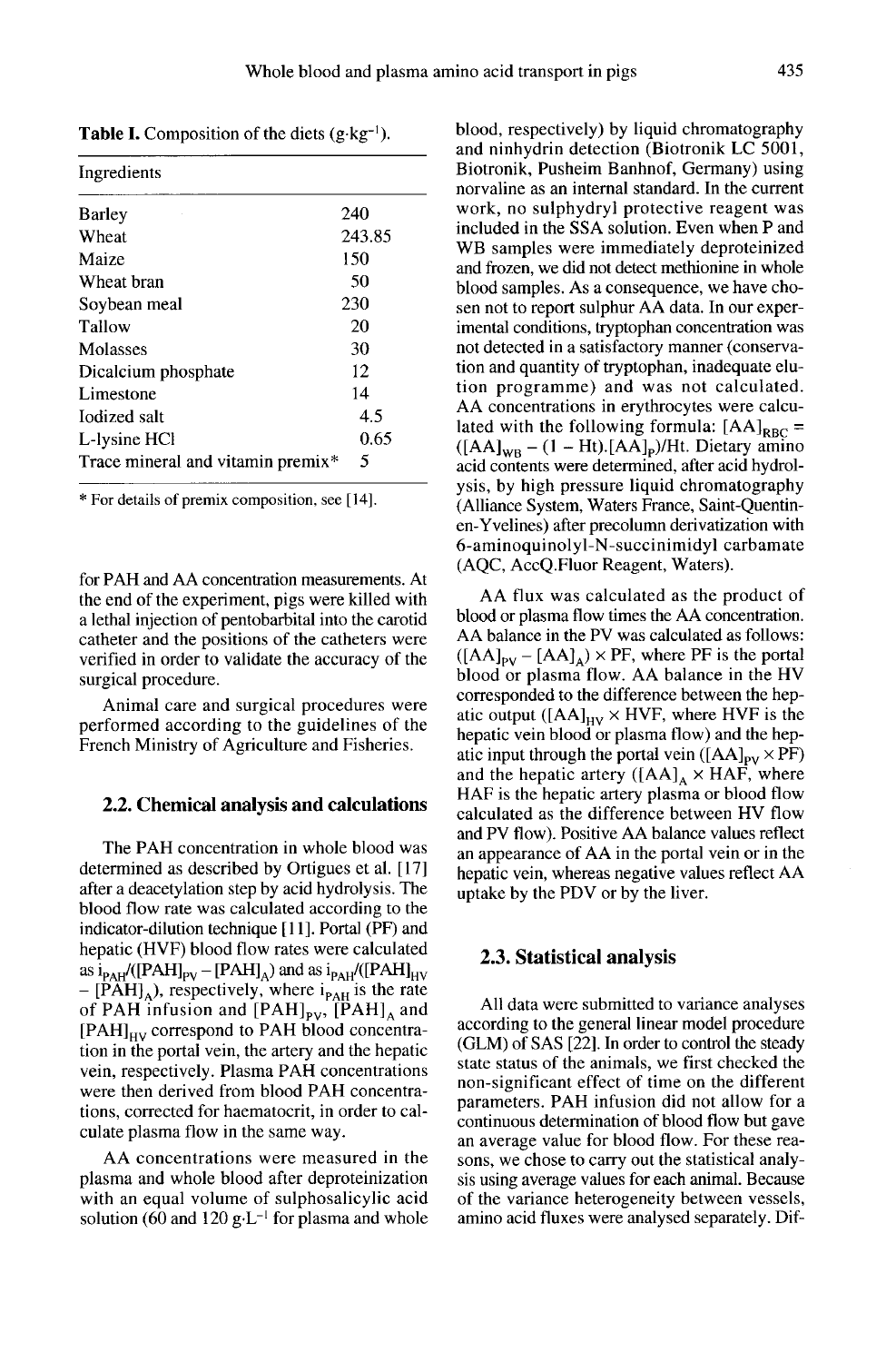ferences between WB and P for amino acid fluxes and balance and between vessels for P/WB were tested by the Fisher-Snedecor method and adjusted means were compared by the Student's t-test and declared significant at  $P < 0.05$ . Due to the high variability of our balance data, we have chosen a level of probability of  $P < 0.1$ .

# 3. RESULTS

During the 6 h of PAH infusion, there was no significant variation of the haematocrit. The steady states for amino acid concentrations and for P/WB were verified and are illustrated in *figure 1* for an essential, lysine, and a non-essential, alanine, amino acid. Plasma, whole blood and calculated erythrocyte AA concentrations in the carotid artery are presented in table II. Lysine, threonine, histidine, glycine, glutamate and aspartate were relatively more abundant in WB and erythrocytes than in P, whereas arginine, glutamine and asparagine were



**Figure 1.** Carotid artery  $(\bullet)$ , portal vein  $(\bullet)$ plasma and whole blood lysine and alanine concentrations ( $\mu$ mol·mL<sup>-1</sup>) during PAH infusion. Values are means  $(n = 3)$  with their standard errors represented by vertical bars. Unbroken lines correspond to P data and dashed lines correspond to WB data.

present in higher concentrations in P than in WB. Plasma to whole blood ratios of AA concentrations were calculated for different sampling points *(table III)*. Except for lysine and glutamate, P/WB ratios showed no significant differences between blood vessels. The lysine P/WB ratio was significantly higher in the PV and the HV than in the CA, whereas the glutamic acid P/WB ratio was higher in the HV than in the other two vessels.

The portal vein amino acid balance was positive for all AA. Except for glutamic acid and glutamine, all PV balance values were<br>significantly different from zero indicating a significant appearance of AA in the PV. The HV balance (table IV) showed negative values (AA removal from plasma or blood) but these values were not significantly different from zero for all AA except serine and alanine. Glutamic acid exhibited a positive balance significantly different from zero indicating a significant release of glutamic acid by the liver. For most AA, the PV balance was not different between WB and P. For threonine, valine and alanine, however, the blood balance was significantly higher than the plasma balance. There was no significant difference between the blood and plasma AA balance across the liver. In figure 2, we have expressed the portal AA balance as a percentage of digestible AA intake. Alanine appeared in the portal vein in large excess of the intake, whereas a low proportion of digested glutamic and aspartic acid appeared in the portal vein. The AA balance difference between P and WB was only significant for threonine, valine and alanine.

# 4. DISUSSION

We have chosen to restrict our discussion to the AA balance of plasma and whole blood data. Whole blood reflects the contribution of both plasma and erythrocytes and small differences between plasma and erythrocytes probably result in non-signifi-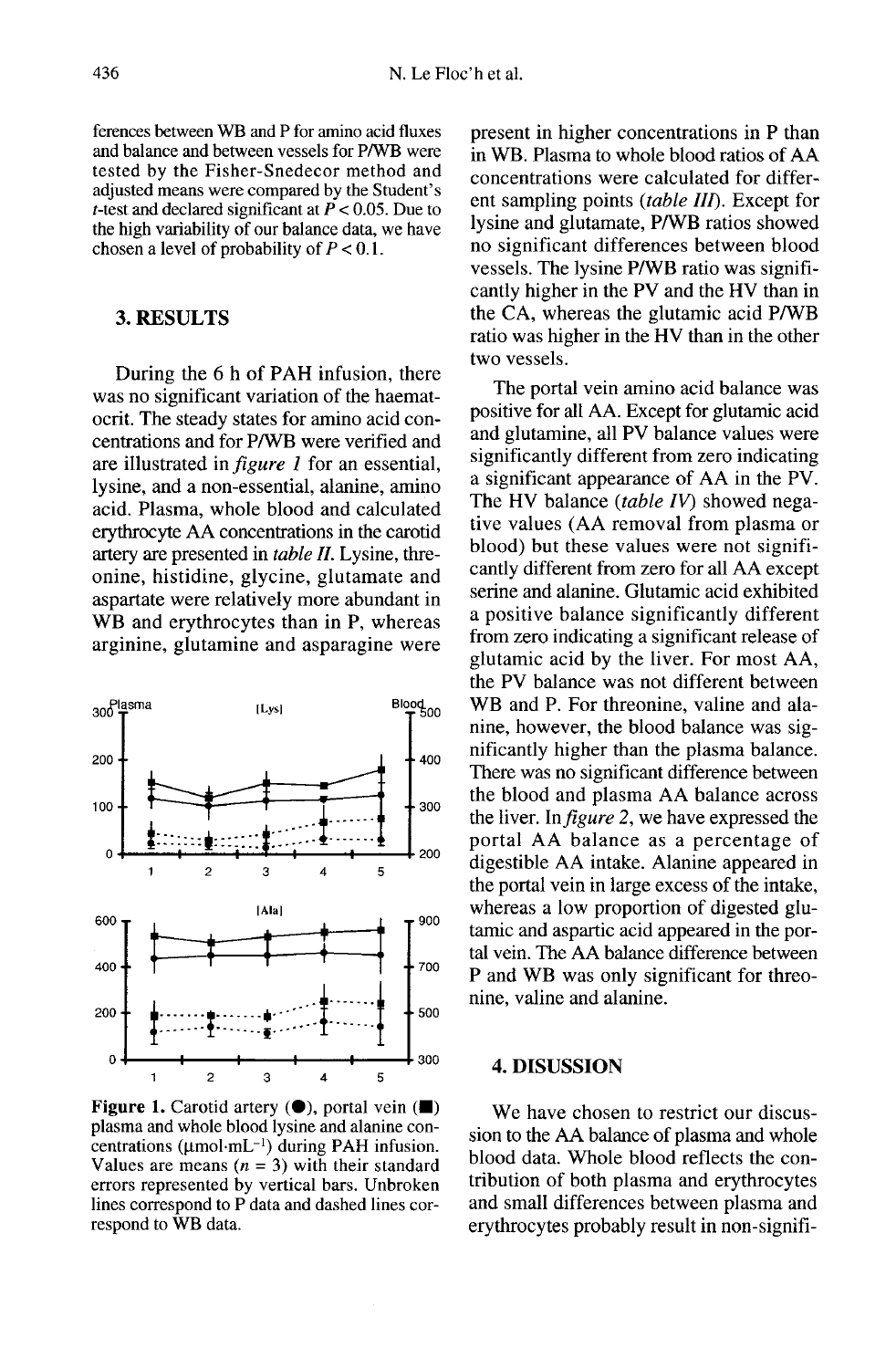| ֖֦֧֢ׅ֪ׅ֪֧ׅ֚֚֚֚֚֚֚֚֚֚֚֚֚֚֚֡֝֓֡֡֝֓֡֡֡֓֡֡֬֜֓֡֬ |
|---------------------------------------------|
|                                             |
| į                                           |
|                                             |
|                                             |
| $\vdots$                                    |
|                                             |
|                                             |
|                                             |
|                                             |
|                                             |
|                                             |
|                                             |
|                                             |
|                                             |
|                                             |
|                                             |
|                                             |
|                                             |
|                                             |
|                                             |
|                                             |
|                                             |
|                                             |
|                                             |
|                                             |
|                                             |
|                                             |
|                                             |
|                                             |
|                                             |
|                                             |
|                                             |
|                                             |
|                                             |
|                                             |
|                                             |
|                                             |
|                                             |
|                                             |
|                                             |
|                                             |
|                                             |
|                                             |
|                                             |
|                                             |
|                                             |
|                                             |
|                                             |
|                                             |
|                                             |
|                                             |
|                                             |
|                                             |
|                                             |
|                                             |
|                                             |
|                                             |
|                                             |
|                                             |
|                                             |
|                                             |
|                                             |
|                                             |
|                                             |
|                                             |
|                                             |
|                                             |
|                                             |
| hlord<br>a hlord                            |
|                                             |
|                                             |
|                                             |
|                                             |
|                                             |
|                                             |
|                                             |
| COMO ITIN                                   |
|                                             |
| į                                           |
|                                             |
|                                             |
|                                             |
| Ē                                           |
|                                             |
|                                             |
|                                             |
| <b>The Fig. of Marchine</b><br>Table II.    |
|                                             |
|                                             |
|                                             |
|                                             |

|              |                    | ů                               | Ĕ                          |                  | ដំ                                | $\mathbf{\hat{H}}$ | $\hat{\mathbf{E}}$                                    | å   |                                                                                                                                                                                                                                                                                                                     | ů                                 |                     |                  | ដំ            |                          | ដំ                                                                                                                                     | ů                                 |                          |
|--------------|--------------------|---------------------------------|----------------------------|------------------|-----------------------------------|--------------------|-------------------------------------------------------|-----|---------------------------------------------------------------------------------------------------------------------------------------------------------------------------------------------------------------------------------------------------------------------------------------------------------------------|-----------------------------------|---------------------|------------------|---------------|--------------------------|----------------------------------------------------------------------------------------------------------------------------------------|-----------------------------------|--------------------------|
| $\mathbf{g}$ |                    | $\mathbf{W}\mathbf{B}^\text{b}$ | $W\mathbf{B}^{\mathbf{b}}$ | $X_{\mathbf{S}}$ | $\mathbf{W}\mathbf{B}^\mathrm{a}$ |                    | WB <sup>a</sup><br>WB <sup>a</sup><br>WB <sup>b</sup> |     |                                                                                                                                                                                                                                                                                                                     | $\mathbf{W}\mathbf{B}^\mathrm{b}$ | <b>SER</b>          |                  |               | $W\mathbf{B}^{\text{b}}$ | $\mathbb{R}^n$                                                                                                                         | $\mathbf{W}\mathbf{B}^\mathrm{b}$ | $W\ddot{B}^b$            |
|              |                    | Ã,                              | å,                         |                  | å,                                | Å                  | ዺ                                                     | å,  | $\tilde{\mathbf{p}}$                                                                                                                                                                                                                                                                                                | Å,                                |                     |                  | Å,            | Å,                       | Ã,                                                                                                                                     | $\tilde{\mathbf{p}}$              | Å,                       |
|              | <b>NES</b>         | 59                              | $\mathbf{E}$               |                  | $\Xi$                             | 13                 |                                                       |     | $\mathfrak{Z}$                                                                                                                                                                                                                                                                                                      | $\overline{5}$ $\overline{3}$     |                     | $\boldsymbol{A}$ | $\frac{9}{4}$ | $50\,$                   | $^{\circ}$                                                                                                                             | $\overline{18}$                   | $\overline{1}$           |
|              | $\tilde{E}$        |                                 |                            |                  | 58588822                          |                    |                                                       |     | $\frac{1}{\sqrt{2}}$                                                                                                                                                                                                                                                                                                | 603                               | $428$<br>158<br>746 |                  |               |                          |                                                                                                                                        | $146$<br>137                      | ļ                        |
| ЯŽ           | WB                 |                                 |                            |                  |                                   |                    |                                                       |     | $3.18$ $3.8$ $3.8$ $5.9$ $1.2$ $3.8$ $3.9$ $3.2$ $3.3$ $3.1$                                                                                                                                                                                                                                                        |                                   |                     |                  |               |                          |                                                                                                                                        | 53                                |                          |
|              | $\mathbf{r}$       |                                 | $\frac{13}{2}$             |                  |                                   |                    |                                                       |     | 8888958                                                                                                                                                                                                                                                                                                             |                                   |                     |                  |               |                          |                                                                                                                                        |                                   | $\overline{5}$           |
|              | <b>NES</b>         |                                 |                            |                  |                                   |                    |                                                       |     | 515299587                                                                                                                                                                                                                                                                                                           |                                   |                     |                  |               |                          | 627                                                                                                                                    |                                   |                          |
|              | E <sup>2</sup>     |                                 |                            |                  | 88584484                          |                    |                                                       |     | $\frac{1}{\sqrt{2}}$                                                                                                                                                                                                                                                                                                |                                   |                     |                  |               |                          | $627$ $468$ $87$ $87$ $87$ $493$ $493$                                                                                                 |                                   | ł                        |
| $\mathsf{Y}$ | WB                 |                                 |                            |                  |                                   |                    |                                                       |     | $33.388897287375935375375$                                                                                                                                                                                                                                                                                          |                                   |                     |                  |               |                          |                                                                                                                                        |                                   | $\overline{19}$          |
|              | A,                 |                                 |                            |                  |                                   |                    |                                                       |     | $\frac{9}{2}$ $\frac{5}{6}$ $\frac{6}{6}$ $\frac{6}{6}$ $\frac{6}{6}$ $\frac{6}{6}$ $\frac{6}{6}$ $\frac{6}{6}$ $\frac{6}{6}$ $\frac{6}{6}$ $\frac{6}{6}$ $\frac{6}{6}$ $\frac{6}{6}$ $\frac{6}{6}$ $\frac{6}{6}$ $\frac{6}{6}$ $\frac{6}{6}$ $\frac{6}{6}$ $\frac{6}{6}$ $\frac{6}{6}$ $\frac{6}{6}$ $\frac{6}{6}$ |                                   |                     |                  |               |                          |                                                                                                                                        |                                   |                          |
| రే           | <b>NES</b>         |                                 |                            |                  | $87 \times 55$                    |                    | ਚ                                                     |     | 694720                                                                                                                                                                                                                                                                                                              |                                   |                     |                  | 86            | $\infty$                 |                                                                                                                                        | $\frac{6}{2}$                     | $\overline{2}$           |
|              | $E^2$              |                                 |                            |                  |                                   |                    |                                                       |     |                                                                                                                                                                                                                                                                                                                     |                                   |                     |                  |               |                          | $\overline{18}$                                                                                                                        | 127                               | $\overline{\phantom{a}}$ |
|              | ÿЯ                 | $\tilde{c}$                     | $\overline{21}$            |                  |                                   |                    |                                                       |     |                                                                                                                                                                                                                                                                                                                     |                                   |                     |                  |               |                          |                                                                                                                                        |                                   |                          |
|              | 2                  | $\frac{15}{2}$                  |                            |                  |                                   |                    |                                                       |     |                                                                                                                                                                                                                                                                                                                     |                                   |                     |                  |               |                          | 105                                                                                                                                    |                                   | 55                       |
|              | $\mathbf{\hat{A}}$ |                                 |                            |                  | SH 3 R B B B<br>A P 3 B B B       |                    |                                                       | Нís |                                                                                                                                                                                                                                                                                                                     |                                   |                     |                  |               |                          | $\frac{12}{3}$ $\frac{12}{3}$ $\frac{12}{3}$ $\frac{12}{3}$ $\frac{12}{3}$ $\frac{12}{3}$ $\frac{12}{3}$ $\frac{12}{3}$ $\frac{12}{3}$ |                                   | Asn                      |

Whole blood and plasma amino acid transport in pigs

<sup>2</sup> Erythrocyte concentrations are calculated as described in text.<br><sup>3</sup> Different letters indicate a significant difference (P < 0.05) between means of plasma (P), whole blood (WB) and erythrocyte (E) concentrations.

-: Non-estimated.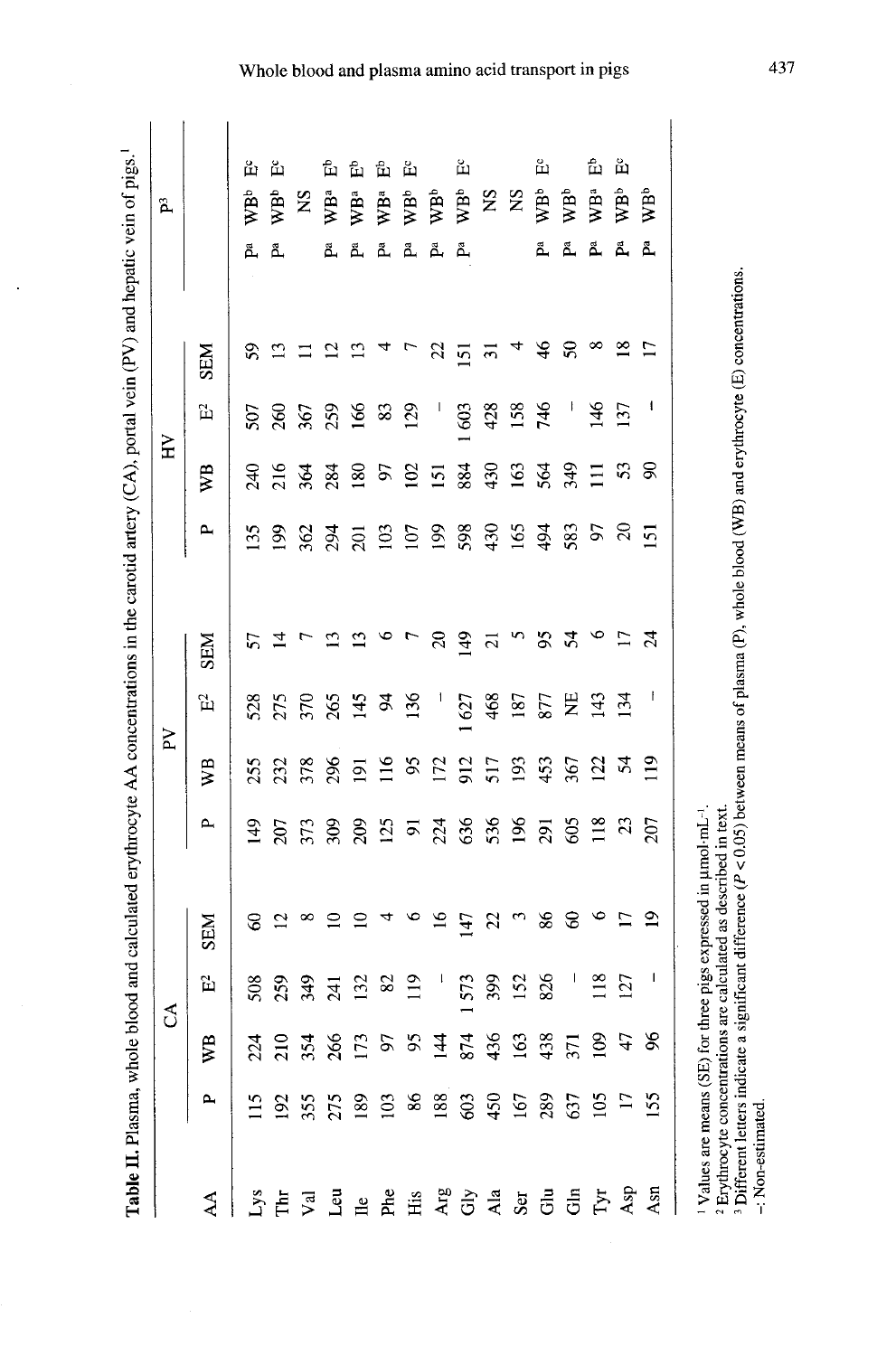|            | <b>CA</b>         | PV                | <b>HV</b>               |
|------------|-------------------|-------------------|-------------------------|
| Lys        | $0.51^a \pm 0.02$ | $0.58^b \pm 0.02$ | $0.56^b \pm 0.02$       |
| Thr        | $0.91 \pm 0.02$   | $0.90 \pm 0.04$   | $0.92 \pm 0.01$         |
| Val        | $1.003 \pm 0.02$  | $0.98 \pm 0.02$   | $0.99 \pm 0.02$         |
| Leu        | $1.03 \pm 0.03$   | $1.04 \pm 0.04$   | $1.03 \pm 0.006$        |
| <b>Ile</b> | $1.09 \pm 0.02$   | $1.09 \pm 0.05$   | $1.11 \pm 0.02$         |
| Phe        | $1.06 \pm 0.02$   | $1.08 \pm 0.03$   | $1.06 \pm 0.02$         |
| <b>His</b> | $0.91 \pm 0.03$   | $0.91 \pm 0.02$   | $0.88 \pm 0.01$         |
| Arg        | $1.31 \pm 0.03$   | $1.31 \pm 0.05$   | $1.32 \pm 0.03$         |
| Gly        | $0.69 \pm 0.005$  | $0.69 \pm 0.01$   | $0.68 \pm 0.01$         |
| Ala        | $1.03 \pm 0.005$  | $1.03 \pm 0.02$   | $0.99 \pm 0.02$         |
| Ser        | $1.02 \pm 0.02$   | $1.01 \pm 0.02$   | $1.01 \pm 0.01$         |
| Glu        | $0.66^a \pm 0.08$ | $0.64^a \pm 0.09$ | $0.87^{\rm b} \pm 0.06$ |
| Gln        | $1.72 \pm 0.09$   | $1.66 \pm 0.1$    | $1.68 \pm 0.1$          |
| Tyr        | $0.97 \pm 0.08$   | $0.95 \pm 0.08$   | $0.87 \pm 0.02$         |
| Asp        | $0.36 \pm 0.05$   | $0.42 \pm 0.05$   | $0.38 \pm 0.04$         |
| Asn        | $1.8 \pm 0.11$    | $1.76 \pm 0.17$   | $1.54 \pm 0.25$         |
| Orn        | $0.71 \pm 0.02$   | $0.69 \pm 0.03$   | $0.68 \pm 0.01$         |
| Pro        | $0.97 \pm 0.03$   | $0.98 \pm 0.02$   | $0.93 \pm 0.01$         |

Table III. Plasma to whole blood (P/WB) ratios of AA concentrations in the carotid artery (CA), portal vein (PV) and hepatic vein (HV).

Values are means  $\pm$  SE for three pigs. On the same line, means with different superscripts are significantly different from each other  $(P < 0.05)$ .

cant differences between plasma and whole blood. Because erythrocyte data were obtained by calculation, erythrocyte balance data were too variable to be considered.

## 4.1. AA concentration gradients between plasma and erythrocytes

It is now accepted that both plasma and erythrocytes may contribute to amino acid some differences in the partitioning of AA between plasma and erythrocytes  $(table I)$ . Lysine, threonine, histidine, glycine, glutamic acid and aspartic acid were relatively more abundant in erythrocytes than in plasma, whereas arginine, glutamine and asparagine were less concentrated in erythrocytes. These results are consistent with data presented by Keith et al. [12] for pigs and sheep [16] but not for dogs (for glutamic acid and glycine) [5], and calves (for lysine and threonine) [10]. The existence of an AA concentration gradient across the erythrocyte membrane may have different origins. 1) The presence of a transport system in the erythrocyte membrane controlling the rate of exchange of intracellular AA with plasma. 2) Intracellular AA may be provided by proteins or peptide proteolysis or by de novo synthesis for non-essential AA. 3) The utilization of AA for erythrocyte metabolism could reduce the intracellular AA concentration. For example, the absence (calculated) of arginine in erythrocytes is probably the consequence of the presence of intracellular arginase activity [26]. 4). The nutritional status of the animals, which affects the respective size of the two erythrocyte pools. Proenza et al. [19] identified two erythrocyte pools: an intracellular pool and a rapid turnover pool of adsorbed amino acids which probably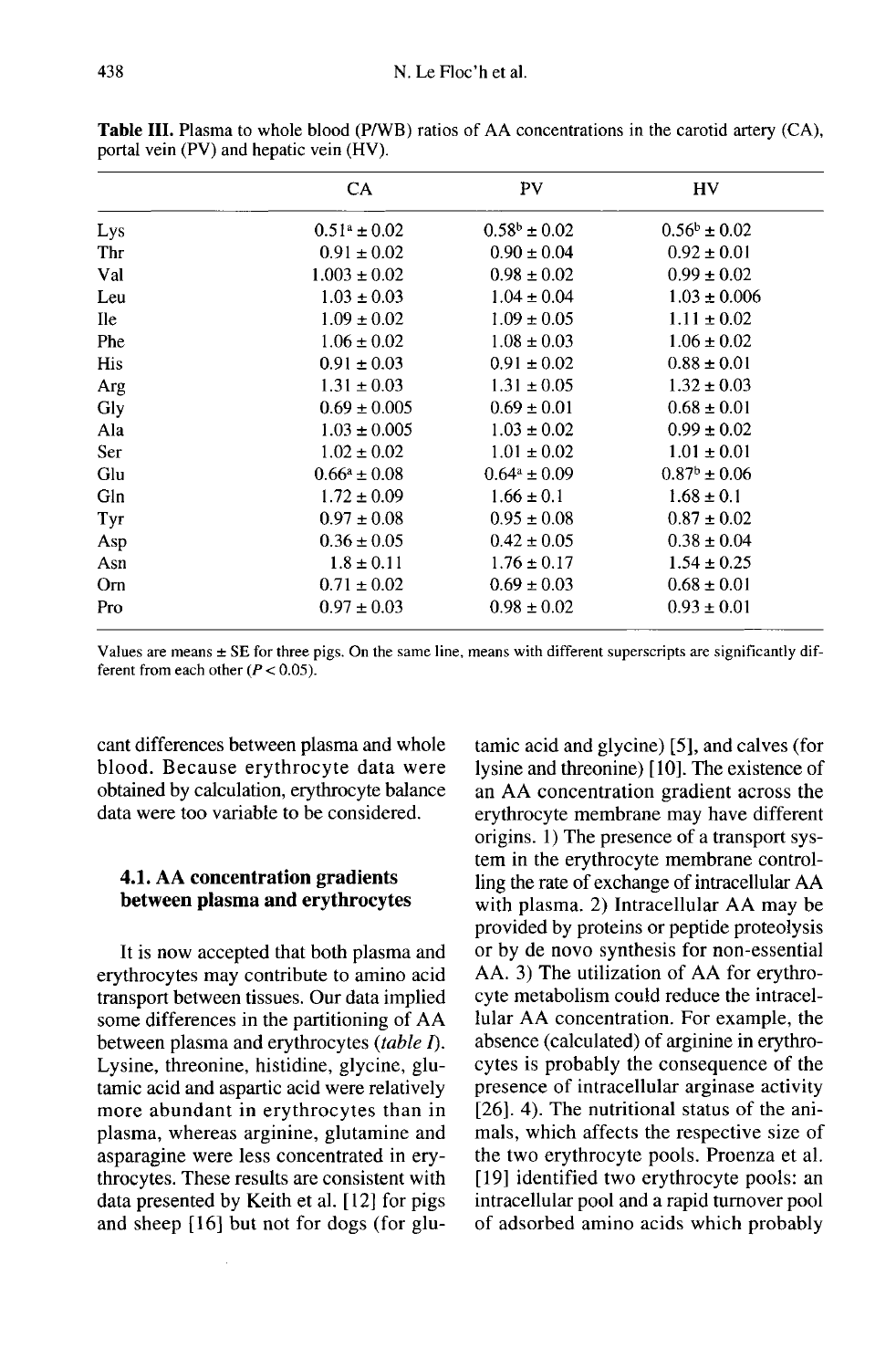|            |                |       | PV         |           | HV     |           |            |           |  |
|------------|----------------|-------|------------|-----------|--------|-----------|------------|-----------|--|
|            | Plasma         | WB    | <b>SEM</b> | p         | Plasma | <b>WB</b> | <b>SEM</b> | p         |  |
| Lys        | 87             | 88    | 8.6        | <b>NS</b> | $-30$  | $-44$     | 28         | <b>NS</b> |  |
| Thr        | 41             | 61    | 1.3        | 0.008     | $-18$  | $-50$     | 22         | NS.       |  |
| Val        | 41             | 73    | 1.2        | 0.003     | $-24$  | $-45$     | 35         | NS.       |  |
| Leu        | 85             | 83    | 8.6        | <b>NS</b> | $-31$  | $-33$     | 24         | NS.       |  |
| <b>Ile</b> | 52             | 48    | 2.6        | <b>NS</b> | $-15$  | $-32$     | 14         | <b>NS</b> |  |
| Phe        | 53             | 53    | 4.4        | <b>NS</b> | $-53$  | $-52$     | 6          | <b>NS</b> |  |
| Arg        | 86             | 78    | 11.8       | <b>NS</b> | $-59$  | $-65$     | 24         | <b>NS</b> |  |
| His        | 34             | 44    | 7.1        | <b>NS</b> | $-23$  | $-26$     | 6          | <b>NS</b> |  |
| Gly        | 86             | 82    | 7.7        | <b>NS</b> | $-92$  | $-90$     | 69         | NS.       |  |
| Ala        | 213            | 232   | 3.7        | 0.068     | $-266$ | $-293$    | 39         | NS.       |  |
| Ser        | 77             | 65    | 15.6       | <b>NS</b> | $-75$  | $-100$    | 12         | <b>NS</b> |  |
| Glu        | $\overline{4}$ | 18    | 21.5       | <b>NS</b> | 551    | 416       | 64         | <b>NS</b> |  |
| Gln        | -66            | $-55$ | 18.7       | <b>NS</b> | $-67$  | $-65$     | 44         | <b>NS</b> |  |
| Tyr        | 31             | 46    | 6.3        | <b>NS</b> | $-57$  | $-36$     | 9          | NS.       |  |
| Asp        | 15             | 19    | 1.3        | <b>NS</b> | $-4$   | $\theta$  | 56         | NS.       |  |
| Pro        | 127            | 139   | 13.4       | <b>NS</b> | $-101$ | $-52$     | 31         | NS.       |  |

Table IV. Portal vein (PV) and hepatic vein (HV) plasma and whole blood (WB) AA balance  $(\mu \text{mol·kg}^{-1} \cdot h^{-1}).$ 

Values are means  $(n = 3)$ . NS: Non-significant.

Glu and Gln PV balances are not significantly different from zero. All values for HV balance are not different from zero except Ala, Ser and Glu.



Figure 2. Portal plasma  $(\square)$  and whole blood  $(\square)$  AA balance expressed as a percentage of dietary AA intake. Values are means ( $n = 3$ ) with their standard errors represented by vertical bars. \* The difference between blood and plasma is significant at  $P < 0.1$ ; \*\* the difference between blood and plasma is significant at  $P < 0.05$ .

plays a role during starvation [18]. In the present study, we could not distinguish between these two compartments in blood cell amino acids.

Glutamate is one of the most abundant

AA in the intracellular fluid and one of the least concentrated in the plasma. This could explain why we were unable to show any increase in plasma glutamate concentration in pigs fed a glutamate supplemented diet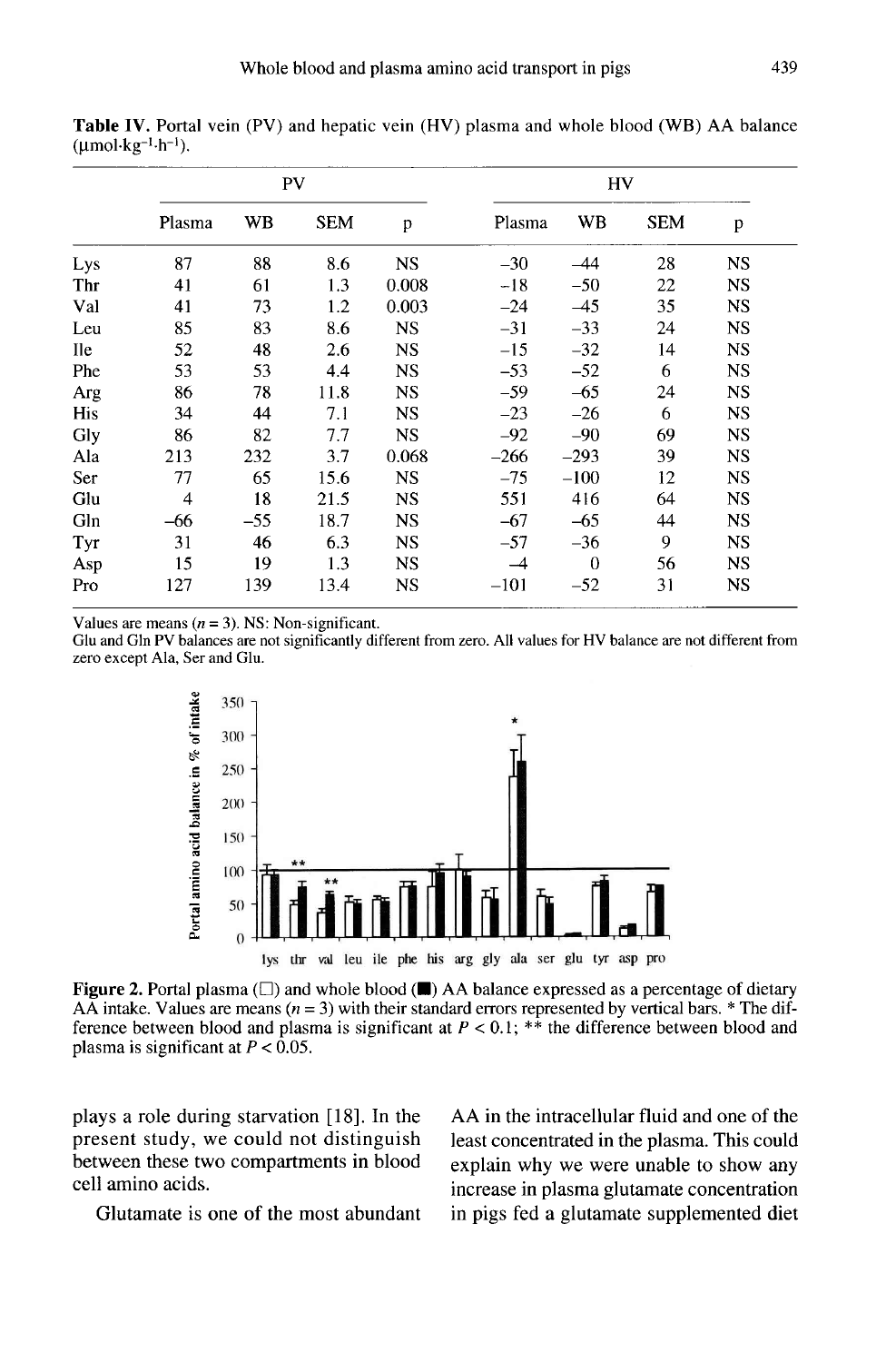[14]. Another and more likely explanation is, however, that glutamate given orally is taken up and metabolized by the intestinal tissues [1, 20, 24]. When comparing plasma and whole blood AA concentrations, Hagenfeldt and Arvidsson [8] assumed that glutamate and aspartate are transported in erythrocytes through a highly concentrative transport system. Erythrocytes were found, however, to be impermeable to L-aspartate and L-glu tamate in vitro [26] and in vivo [9]. In humans, using 15N labelled glutamate, Darmaun et al. [2] reported a strong compartmentalization of glutamate between plasma and erythrocytes since only 4 % of erythrocyte glutamate exchanged with plasma glu tamate. As a consequence, intracellular glu tamate could come from the transamination of 2-oxoglutarate and/or the hydrolysis of a glutamate-rich protein or peptide. Darmaun et al. [3] proposed that high glycine intracellular concentrations could be maintained by glutathione hydrolysis. The same explanation could apply to the erythrocyte intracellular glutamate concentration. Ilular concentrations could be main-<br>by glutathione hydrolysis. The same<br>ation could apply to the erythrocyte<br>Ilular glutamate concentration.<br>presence of a high lysine concentra-<br>erythrocytes is a common observation

tion in erythrocytes is a common observation The presence of a high lysine concentrain many species although the origin of red cell lysine is difficult to explain. The existence of a highly concentrative transport system for this AA seems, however, to be unlikely since the initial rate of lysine uptake is low compared to those observed for other AA [26]. Moreover, in rats, Felipe et al. [7] described a transport system which is close to the diffusion process and consequently plasma lysine concentration dependent.

# 4.2. AA transfers across the liver and the PDV

In order to explain the concentration gradient of AA between erythrocytes and plasma, we have to consider the exchanges of AA between blood and tissues. Elwyn et al. [6] suggested a different contribution of plasma and erythrocytes to AA transport to and from the liver of dogs. In their scenario, AA would be transported from the intestine to the liver and from peripheral tissues to the intestine through the plasma, whereas AA would be transported from the liver to peripheral tissues in the erythrocytes. Similar results were reported in calves [10].

The sampling site did not affect P/WB ratios except for glutamate and lysine. For lysine, our data showed that this ratio is significantly higher in the PV and the HV than in the CA. This result implies an independent contribution of plasma and erythrocytes in lysine exchange between the blood and the PDV. The most likely hypothesis is that dietary lysine appearing in the portal<br>blood is mainly transported in the plasma.<br>Indeed, Lobley et al. [16] infused U-<sup>13</sup>C AA<br>inte shoon and shoured that plasma. blood is mainly transported in the plasma.<br>Indeed, Lobley et al. [16] infused U-<sup>13</sup>C AA into sheep and showed that plasma AA are always less enriched in the portal vein than in the artery, whereas in the erythrocytes the enrichment was not diluted by unlabelled dietary AA. Similarly, in calves, it was suggested that absorbed AA are mainly transported to the liver through the plasma [10]. In spite of the difference in lysine concentration between plasma and erythrocytes, there was no difference between the hepatic lysine balance calculated from plasma and that calculated from whole blood data (table IV and figure 2). This finding implies that erythrocyte lysine is less exchangeable than plasma lysine. Consequently, we suggest that the compartmentalization of lysine into the erythrocytes may contribute to spare this AA for utilization in peripheral tissues. In order to test this hypothesis, it would be interesting to compare the P and WB lysine balance across the PDV, liver and peripheral tissue balances with different suboptimal and optimal dietary lysine supplies. Comparison of plasma and blood AA balance (table IV) showed that, in contrast to lysine, threonine, valine and alanine portal vein balances were higher when calculated with blood than with plasma data. This suggests that dietary AA appeared in the PV in both plasma and blood (erythrocytes). The same hypothesis has been suggested for threonine and glycine in sheep [16]. The other AA would be transported mainly in the PV by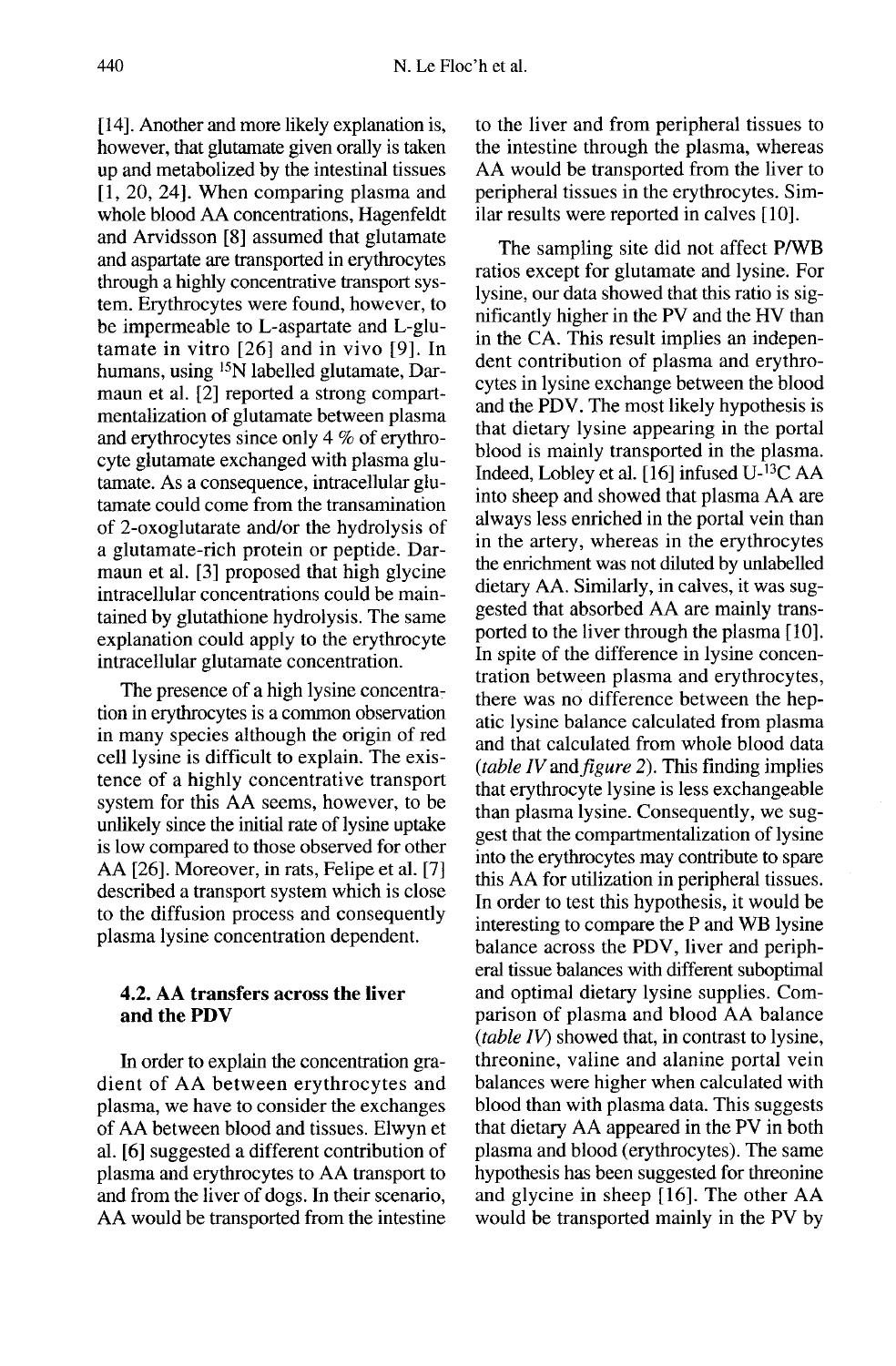plasma. The amounts of threonine and branched chained amino acids appearing in the portal according to the intake are low (*figure 2*). This is probably the consequence of an intensive utilization of these amino acids by the digestive tract [21, 23], notably, in the case of threonine, for digestive endogenous protein synthesis [4].

Except for glutamic acid, all AA exhibit a negative HV balance. The high positive value of the HV glutamate balance (gluta mate is released by the liver) compared to the low value of glutamate PV balance suggests an important glutamate synthesis in the liver. Considering the variation of the glutamate P/WB ratio, we have concluded that glutamate, released from the liver, is mainly transported by plasma. This observation seems to be confirmed by the trend towards a higher HV balance for glutamate calculated from plasma data than from whole blood data. Compared to the essential AA, the liver removes a great part of the glycine, alanine, serine and glutamine released by PDV. The large influx of these AA into the liver is probably used for gluconeogenesis and urea synthesis. The low ratio of essential to non-essential AA concentrations in the blood and plasma arriving at the liver supports the hypothesis of competition between essential and nonessential AA for transport into the liver. In particular, competition would be likely to occur between threonine and an intestinal metabolite of glutamic acid for threonine transport into the liver especially under conditions of low dietary threonine supply [13]. The large portal flux of alanine (a product of intestinal glutamic acid metabolism [25]) suggests that alanine may compete with threonine for entry into the liver [15].

The results reported in this preliminary study have shown that in pigs, erythrocytes take part in AA exchanges across the liver and the PDV. In the PV, threonine, valine and alanine seem to be transported both in the erythrocytes and in the plasma, whereas the other AA may be transported mainly in the plasma. The existence of an important concentration gradient across the red blood cell membrane for lysine and glutamate implies a compartmentalization of their metabolism. For these two AA, however, it seems that the plasma is the most readily exchangeable pool. This study has examined AA fluxes and balance across the PDV and the liver in pigs fed a standard well-balanced diet. It would be interesting, however, to compare different nutritional states and different AA dietary balances in order to better understand the respective role of the blood and the plasma in the wider control of liver metabolism of AA in the pig. Considering the difference between blood and plasma for some amino acid concentrations and fluxes, whole blood data should be considered as the most reliable. Moreover, balances calculated from whole blood reflect more accurately the total transfer of amino acids across a tissue or an organ. However, in studies using tracer infusion, the choice of pool where isotope dilution should be measured needs to be carefully considered according to the partition of each amino acid between plasma and erythrocytes.

#### ACKNOWLEDGEMENTS

The authors would like to thant Y. Lebreton and F. Legouëvec for surgical procedure and animal care.

#### REFERENCES

- [1] Battezzati A., Brillon D.J., Matthews D.E., Oxidation of glutamic acid by the splanchnic bed in humans, Am. J. Physiol. 269 (1995) E269-276.
- [2] Darmaun D., Matthews D.E., Bier D.M., Glutamine and glutamate kinetics in humans, Am. J. Physiol. 251 (1986) E117-126.
- [3] ]Darmaun D., Froguel P., Rongier M., Robert J.J., Amino acid exchange between plasma and erythrocytes in vivo in humans, J. Appl. Physiol. 67 (1989) 2383-2388.
- [4] De Lange C.F.M., Sauer W.C., Souffrant W., The effect of protein status of the pig on the recovery and amino acid composition of endoge nous protein in digesta collected from the distal ileum, J. Anim. Sci. 67 (1989) 755-762.